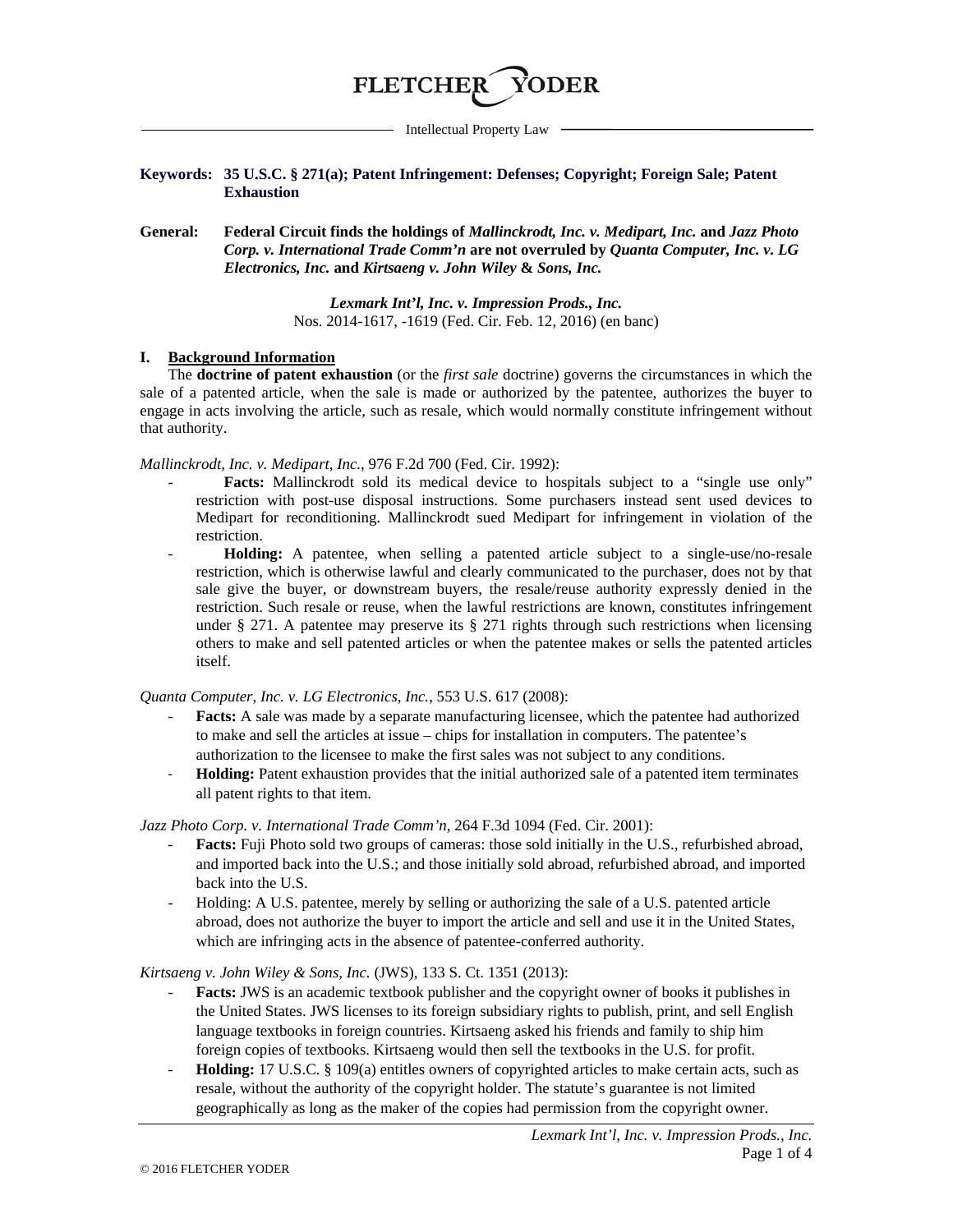# **II. Facts**

**Lexmark International, Inc.** makes and sells printers and toner cartridges for its printers. Lexmark owns a number of patents that cover its cartridges and their use. Lexmark offers two choices to buyers of its cartridges: a "Regular Cartridge" and a "Return Program Cartridge." All the cartridges at issue were first sold by Lexmark, both abroad and in the United States.

| <b>Regular Cartridge</b>                      | <b>Return Program Cartridge</b>                |
|-----------------------------------------------|------------------------------------------------|
| Full price                                    | 20% Discount                                   |
| Not subject to any reuse/resale restrictions  | Subject to a single-use/no-resale restriction* |
| Microchip allows reuse after cartridge refill | Microchip prevents use of a refilled cartridge |

\*The single-use/no-resale restriction states that the buyer may not reuse the cartridge after the toner runs out and may not transfer it to anyone but Lexmark once used.

**Impression Products, Inc.** acquired both the Regular Cartridges and the Return Program Cartridges to resell them in the United States, and import those it acquired abroad, without affirmative authorization from Lexmark. The acquired Return Program Cartridges were physically modified by a third party to enable re-use in violation of the single-use/no-resale restriction.

### **III. District Court Proceedings**

Lexmark sued Impression for infringement under 35 U.S.C. § 271 for two groups of cartridges:

- (1) Return Program cartridges that Lexmark sold in the United States under the restriction denying authorization for resale and reuse
- (2) All cartridges that Lexmark sold abroad, including Return Program and Regular cartridges

Impression claimed that Lexmark had exhausted its U.S. patent rights in the cartridges through Lexmark's initial sales, and, therefore, the single-use/no-resale restriction should be disregarded. Impression further argued that the Supreme Court's recent decisions of *Quanta Computer, Inc. v. LG Electronics, Inc.* and *Kirtsaeng v. John Wiley & Sons, Inc.* had overruled *Mallinckrodt, Inc. v. Medipart, Inc.* and *Jazz Photo Corp. v. International Trade Comm'n*, respectively, and filed motions to dismiss regarding each group of cartridges.

The district court granted Impression's motion to dismiss Lexmark's claim of infringement involving the single-use cartridges Lexmark had first sold in the United States. The district court concluded that *Quanta* overruled *Mallinckrodt* sub silentio (implicitly) and held that post-sale use restrictions do not prevent rights from being exhausted from an authorized and unrestricted initial sale.

The district court dismissed Impression's motion to dismiss Lexmark's claim of infringement involving the cartridges Lexmark sold abroad and held that *Kirtsaeng* does not overrule *Jazz Photo.* The district court maintained that under *Jazz Photo*, an initial authorized sale of a U.S. patented product outside of the United States would not exhaust the U.S. patent rights of a U.S. patent holder. Therefore, Impression's imports and domestic resales constituted infringement. The parties cross-appealed.

#### **II. Issues**

- (1) Whether Lexmark's initial sale of the cartridges constitutes the grant of authority that makes Impression's later resale and importation non-infringing under the doctrine of exhaustion?
	- a. Whether a sale, accompanied by a clearly communicated and otherwise-lawful denial of such authority, nonetheless has the legal effect of conferring such authority?
	- b. Whether a foreign sale has the legal effect of conferring such authority where neither a grant nor a reservation of  $\S 271(a)$  rights was communicated to the purchaser before the foreign sale?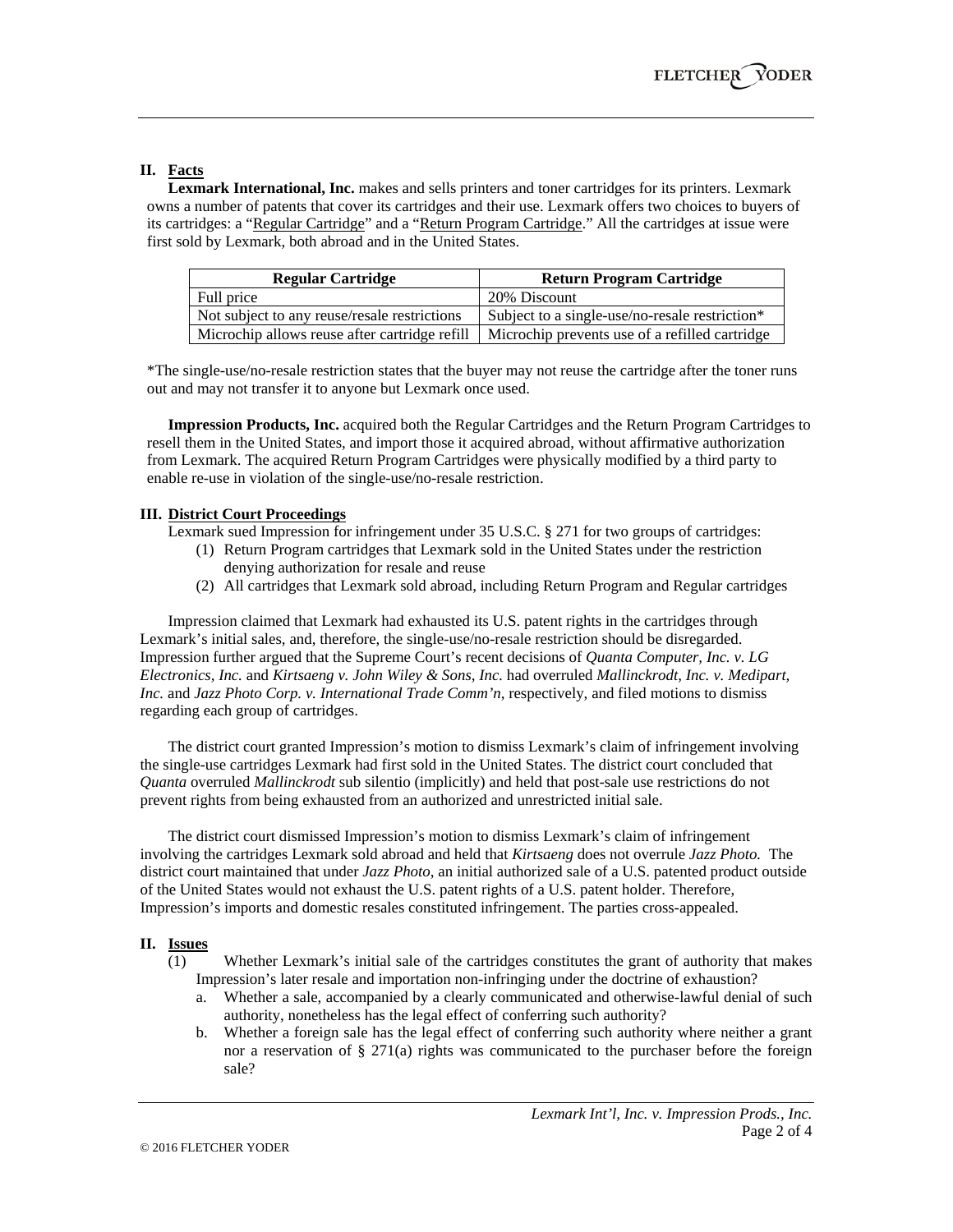- (2) Whether *Mallinckrodt, Inc. v. Medipart, Inc.*, 976 F.2d 700 (Fed. Cir. 1992) remains good law in light of *Quanta Computer, Inc. v. LG Electronics, Inc.*, 553 U.S. 617 (2008)?
- (3) Whether *Jazz Photo Corp. v. International Trade Comm'n*, 264 F.3d 1094 (Fed. Cir. 2001) remains good law in light of *Kirtsaeng v. John Wiley & Sons, Inc.*, 133 S. Ct. 1351 (2013)?

#### **III. Discussion**

**(1)(a) and (2) No. Under** *Mallinckrodt***, a sale or manufacturing license made under a clearly communicated, otherwise-lawful restriction as to post-sale use or resale does not grant the buyer and a subsequent purchaser the "authority" to engage in the use or resale that the restriction precludes.**

Section 271(a) of the Patent Act states that whoever, *without authority* during the term of a patent, makes, uses, offers to sell, or sells any patented invention within the United States or imports any patented invention into the United States infringes the patent. Nothing in the Patent Act supersedes the § 271 requirement of authority from the patentee before engaging in otherwise infringing acts.

The court determined that the rule from *Mallinckrodt* flows logically from the language of § 271(a), stating that a sale or use of a patented article "without authority" is an infringement. A clear denial of authority leaves a buyer without the denied authority.

In contrast, the Copyright Act includes a provision, 17 U.S.C. § 109(a), granting a right of sale to certain article owners which supersedes the infringement, importation, and exclusive-rights provisions of the Act. The Patent Act does not contain a congressionally prescribed exhaustion rule.

Furthermore, the court held that there is no distinction between a practicing-entity patentee's rights and a non-practicing entity patentee's rights regarding authority over prohibiting a subsequent purchaser from engaging in acts that a clearly communicated, lawful restriction precludes. The court distinguished *Quanta* because the case did not involve a patentee's sale of a patented article subject to a clearly communicated single-use/no-resale restriction. In *Quanta*, the Supreme Court also did not address the distinction between patentee sales and licensee sales.

The court found no other body of Supreme Court case law on exhaustion overrules *Mallinckrodt* nor does any likely real-world consequences give reason to depart from *Mallinckrodt*. Moreover, the court found no problems with enforcing Lexmark's patent rights. Lexmark's conduct in providing two choices for cartridges provides benefits to its customers – a choice of a lower cost cartridge. Additionally, Lexmark may have a plausible legitimate interest in preventing strangers from modifying its products and introducing those modified products into the market – to prevent harm to Lexmark's reputation from lower quality remanufactured cartridges.

Longstanding Supreme Court precedent allows a patentee to preserve its patent rights against downstream buyers by arranging with someone else to make and sell patented articles under clearly stated restrictions on post-sale activities. Therefore, the court found no good reason to deny this same ability to a patentee that makes and sells the articles itself.

Additionally, the court held that a U.S. patentee, through a license or a sale, does not exhaust its rights to charge a buyer, who has engaged in prohibited resale or reuse, or downstream buyers, having knowledge of the restriction at the time of the sale, with infringement.